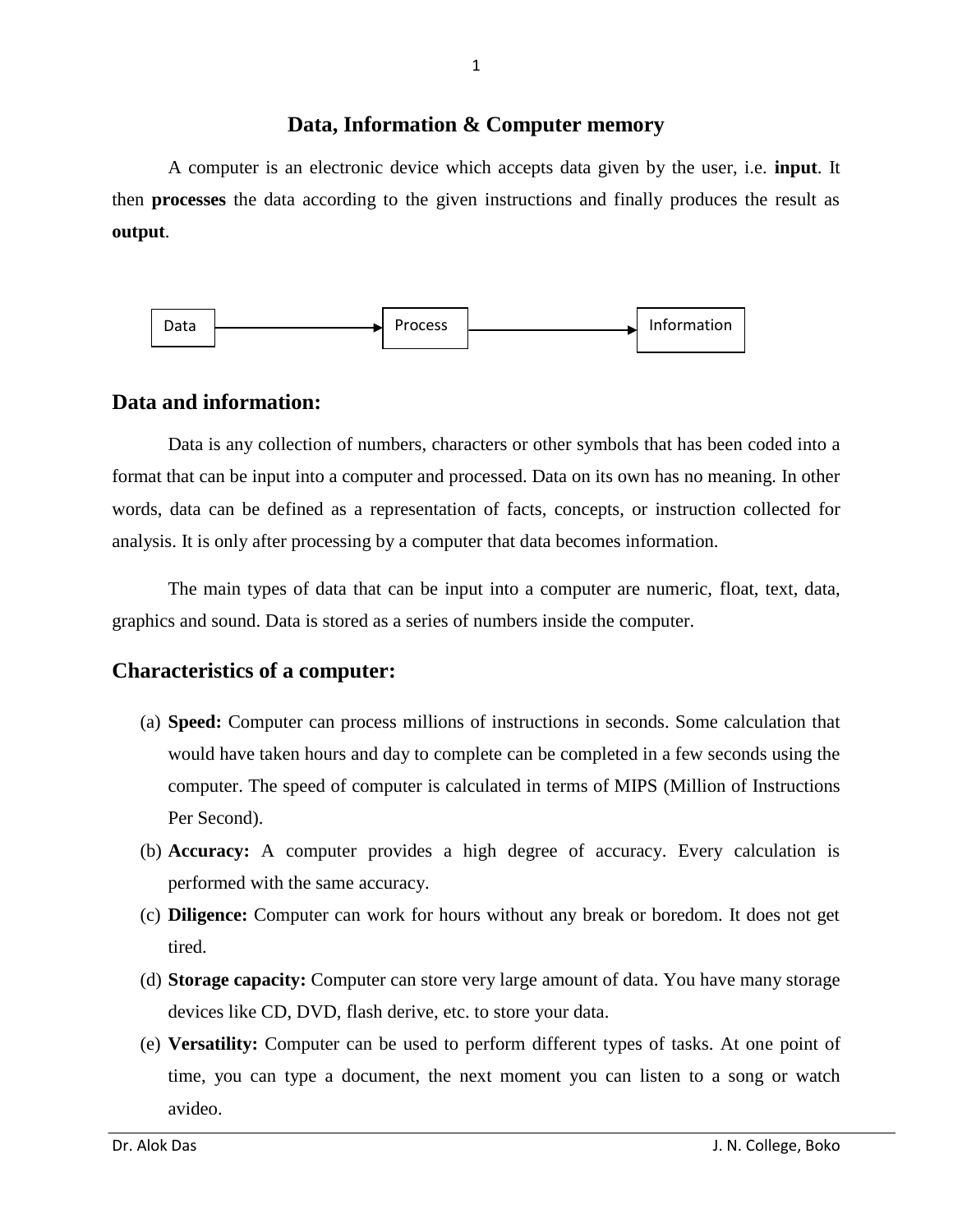- (f) **Compactness:** With regular advancements in technology, the computer size is decreasing.
- (g) **Reliability:** Computer does not make mistakes. If the input is correct, then the computer always gives the relevant answer to the output.
- (h) **Power of remembering:** The data stored in the computer can be recalled at any time.

# **Limitations of a computer:**

Computer is a versatile machine and performs multiple functions, but it has the following limitations:

- **Lack of decision making ability:** A computer does not have a brain like human beings. It cannot take a decision on its own. It can only perform the tasks that are instructed by the human being.
- **Lack of intelligence:** A computer is not gifted with intelligence as human beings are. It can only work as per the instructions given by human beings.
- **Lack of feelings and emotions:** Computers are different from human beings. It does not process feelings and emotions like human beings. It cannot do any things on its own.
- **Time taken in planning and programming:** We have to first choose the jobs to be computerized, and then proper planning and development of programs can take days, months and sometimes even years.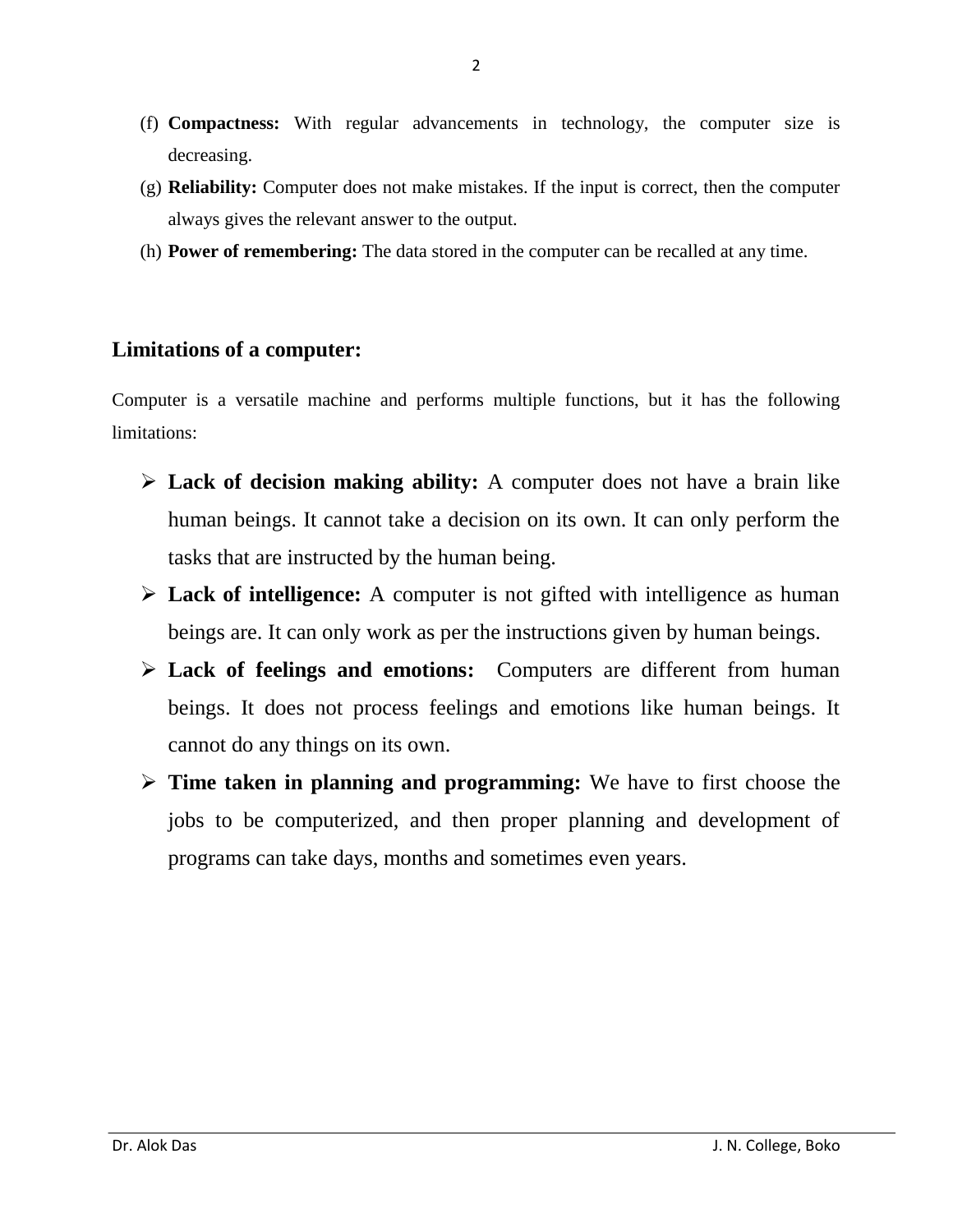## **Working of a Computer:**

A commonly used computer needs the following hardware to work:

- $\triangleright$  Input devices
- $\triangleright$  Outpoy devices
- $\triangleright$  Storage devices
- $\triangleright$  Processing devices (CPU)

Along with the hardware, the computer requires software to work.

A set of instructions written in any computer language is known as a **program**. Programs are stored in the computer's memory.

## **Input devices:**

A computer accepts data and instructions from you through input devices. Data can be in the form of numbers, text, sound or graphics, Some of the input devices are:

#### **Keyborad:**

A computer keyboard is the main input device for computers. You can press the keys on it to input data in the form of words and numbers.

A standard keyboard has 104 keys, which can be classified as follows:

- $\triangleright$  Alphanumeric keys (A-Z, a-z, 0-9)
- $\triangleright$  Control keys (ctrl, Alt, Esc, etc.)
- $\triangleright$  Function keys (F1 to F12)
- Special keys (Caps Lock, Backspace, Spacebar, Arrow keys, Home, End, etc.)
- $\triangleright$  Punctuation keys (", ", ", ", ; , etc.)

#### **Mouse:**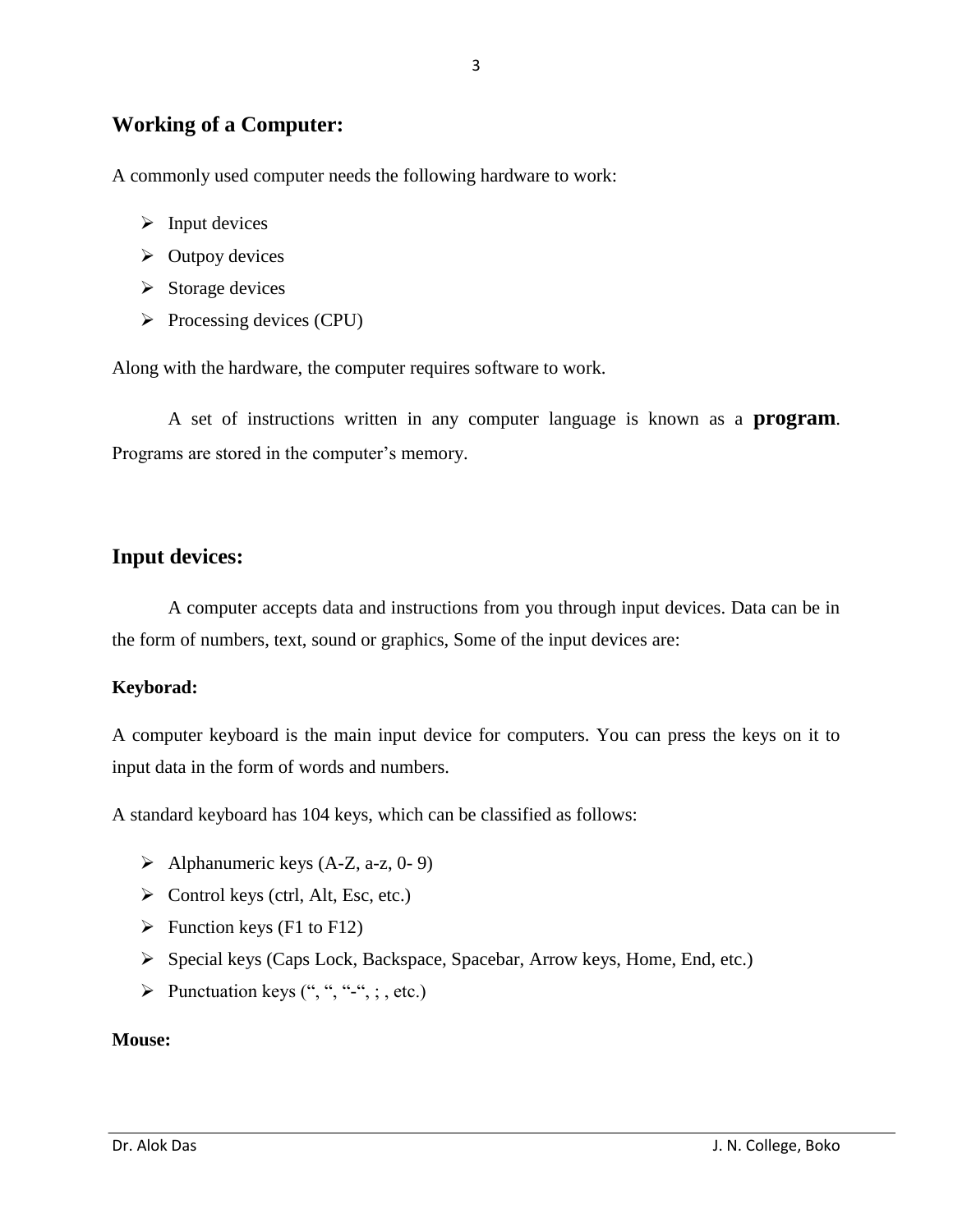It is a pointing device that allows you to put data into a computer by using the **point**, **click** and **drag and drop** commands. It controls the movement of the pointer on the screen. It is used to move and select icons, files and folders on your computer. It can also be used to draw pictures.

**Scanner** ( Hand held Scanner, Flatbed Scanner, Sheetfed Scanner).

**Web camera**, **Graphic Tablet**, **Joystick**, **Microphone**, **Touchscreen**.

# **Processing Device:**

Processing is done on the data entered into the computer, to convert it into meaningful information through a processor with the help of a CPU.

### **CPU:**

CPU (Central Processing Unit) is a processor, sometimes called a microprocessor. It is the brain of the computer that does all the calculations, and runs all the programs. It manages all the operations and carries out the basic instructions which operate a computer. The three main components of CPU are:

- **ALU** (Arithmetic Logic Unit): Performs mathematical and logical operations.
- **CU** ( Control Unit): Directs all the operations of a processor.
- **Memory Unit**: Stores data and instructions.

The speed of a CPU is measured in Megahertz. Higher the value, faster is the information processed by the CPU.

# **Output Devices:**

The output devices are used to display the information and result of computation to the user. Some of the output devices are: Monitor, Printer, Speakers, etc.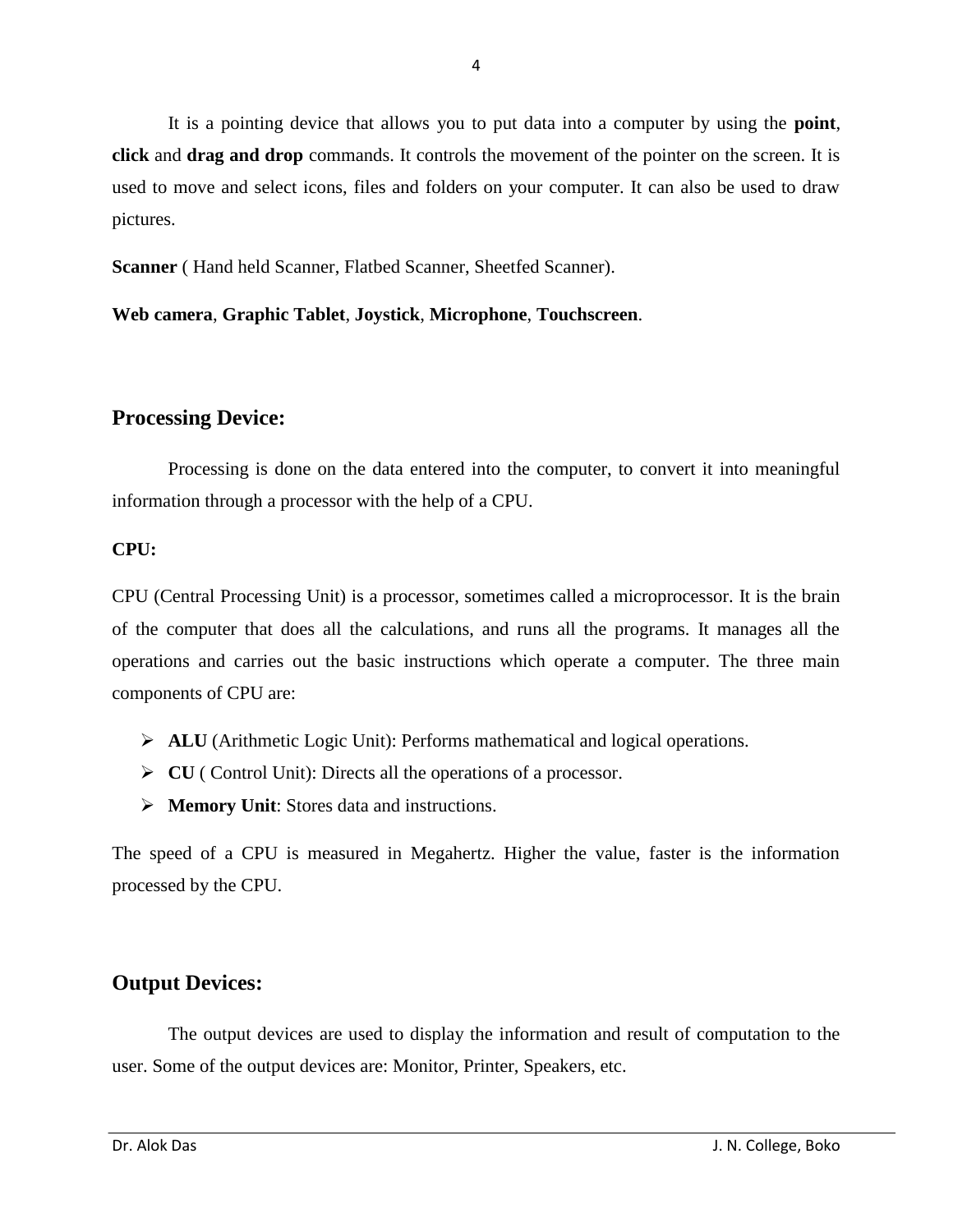#### **Mother Board:**

The motherboard is sometimes called the system board or main circuit board. Many electronic components are attached to the motherboard or are built into it. The motherboard contains the connectors or slots for attaching additional boards, CPU and memory.

At the back of the system unit, there are slots and holes called Ports. These ports are used to plug different computer devices like keyboard, monitor, mouse, external hard disk, pen drive etc.

## **Computer Memory:**

The data and instructions that are entered into the computer using input devices are to be stored inside the memory. There are two types of memory:

- $\triangleright$  Primary Memory
- $\triangleright$  Secondary Memory

#### **Primary Memory:**

This is the main memory of the computer. CPU can directly access this memory. It is fixed on the motherboard of the computer.

Primary memory is further divided into two types:

- $\triangleright$  Random Access Memory (RAM)
- $\triangleright$  Read only Memory (ROM)

**Random Access Memory (RAM):** RAM is a temporary memory. The information stored in this memory is lost when the computer is turned off. That's why it is also called volatile memory. It stores data and instructions given by the user and also the results produced by the computer temporarily.

RAM can be of two types:

- $\triangleright$  Dynamic RAM (DRAM)
- $\triangleright$  Static RAM (SRAM)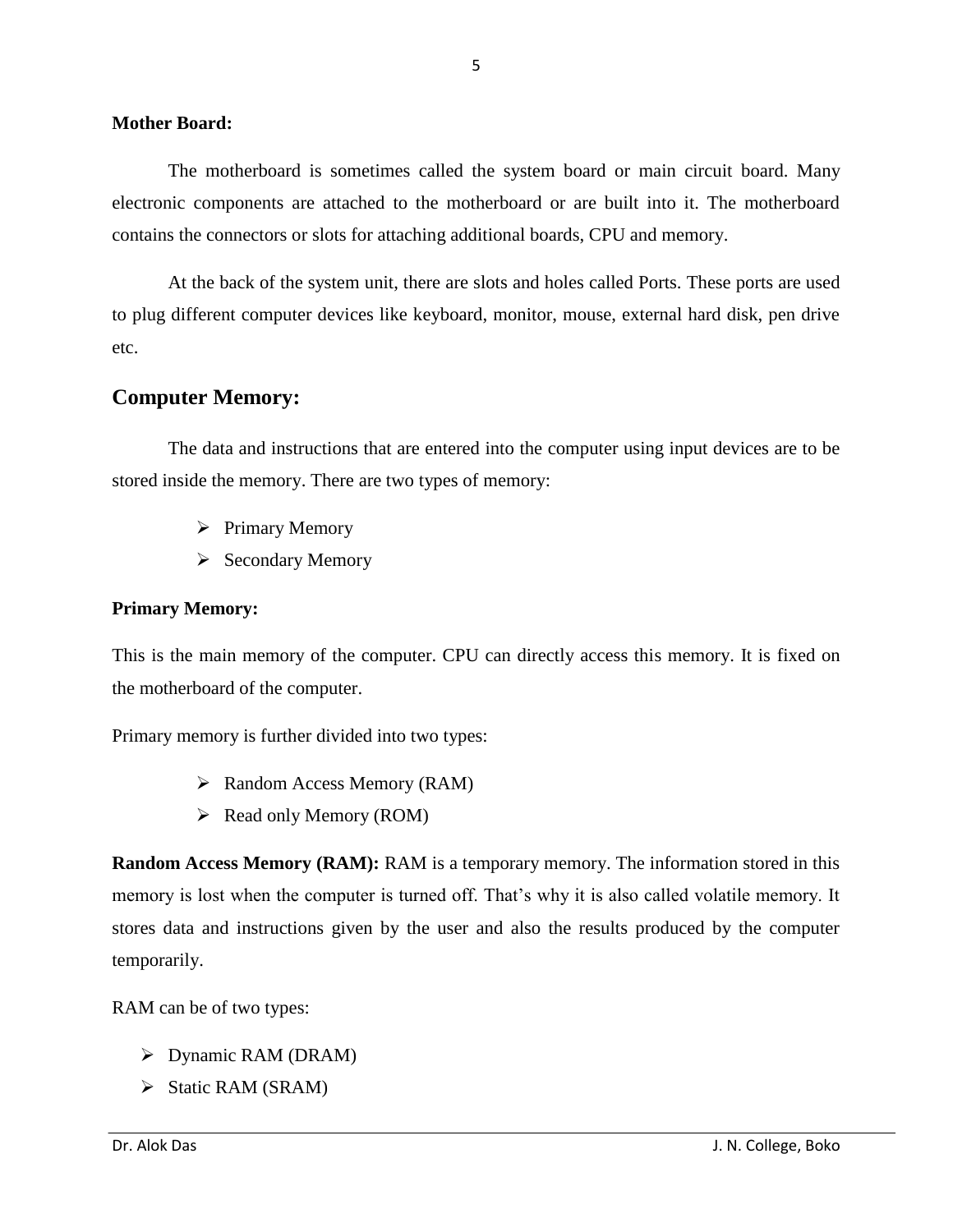**Dynamic RAM (DRAM)** requires continuous power to refresh the data stored.

**Static RAM (SRAM)** also needs constant power to hold on to data, but it doesn't need to be continually refreshed the way DRAM does. However, SRAM is significantly faster and uses less power than DRAM.

#### **Read only Memory (ROM):**

Information stored in ROM is permanent in nature, i.e., it holds the data even if the system is switched off. It holds the starting instructions that are required to start a computer. It is also called non-volatile memory.

### **Secondary Memory:**

This memory is permanent in nature and is not directly accessed by the CPU. It allows users to store data that may be easily retrieved. It is cheaper as compared to primary memory. Secondary memory devices are also called secondary storage devices. They are categorized into three types:



### **Magnetic Disk:**

A device, such as a hard disk is covered with a magnetic coating. You can record and erase data on a magnetic disk any number of times.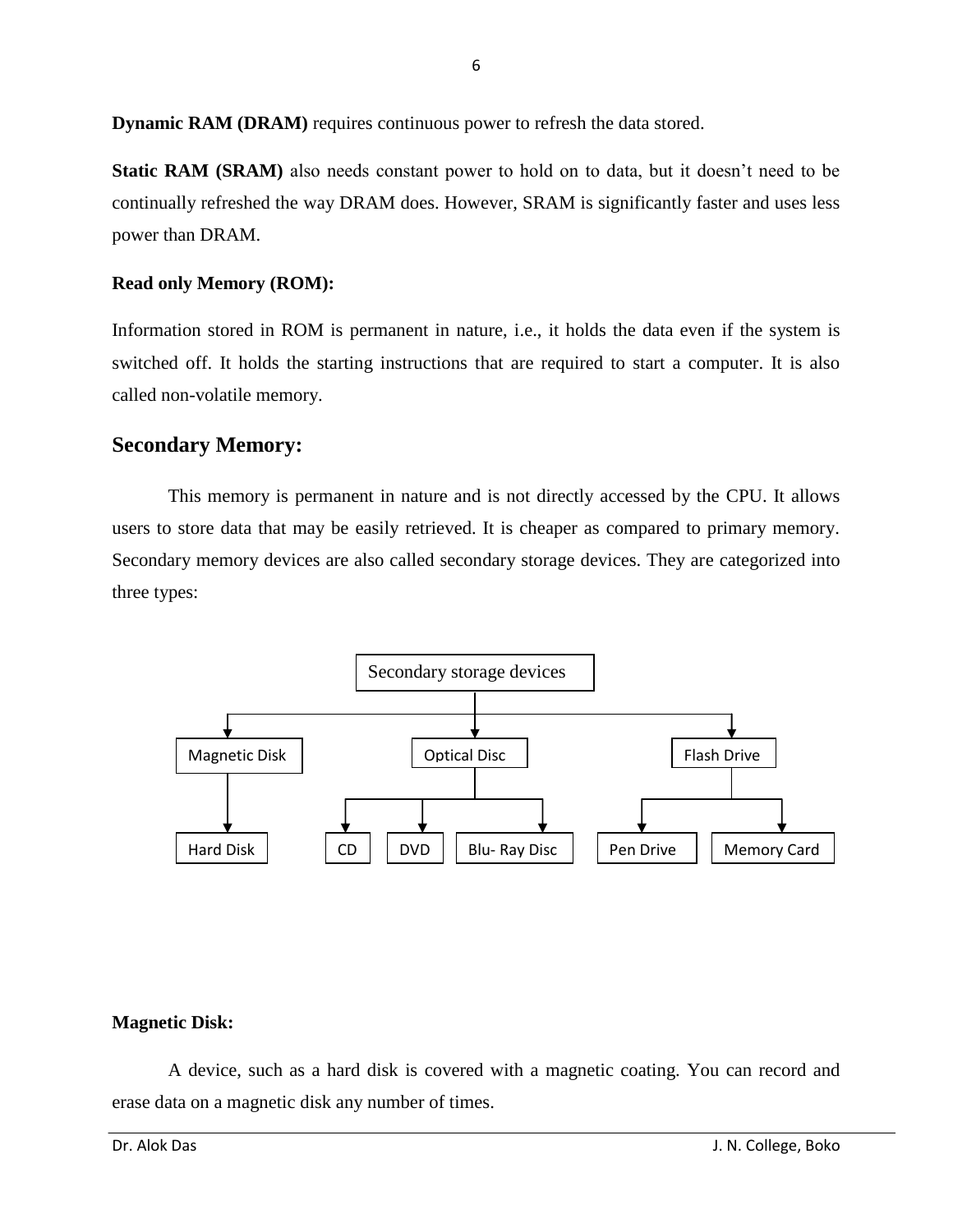#### **Hard Disk:**

The hard disk consists of one or more magnetic disks called platters, Each disk in the pack has top and bottom surfaces on which data is recorded using magnetic head. It is permanently fixed in the system unit. It is usually used for permanant mass storage. The most important function of the hard disk is to store program files and data files. The hard disk comes in a variety of sizes with storage capacities as high as 5 TB (Tera bytes) or even more. The CPU accesses data stored on a hard disk much faster than it can access data on a CD.

#### **External Hard Disk:**

External hard disks are also available. They are the hard disks that can be connected to any computer with the help of USB port.

#### **Optical Disc:**

An optical disc is an electronic data storage medium that can be written to and read using a low powered laser beam.

#### **Compact Disc (CD):**

The CD drive reads information stored on a compact disk (CD). CD is an external storage device. The lifespan of optical disk is more than a magnetic disk. It can hold upto 700MB of data. CD drive is usually connected inside the CPU box but can also be connected using USB port. Types of CDs:

- **CD-ROM (Compact Disk Read Only Memory):** A CD-Rom is a CD containing data which has been written at the time of manufacturing. The data cannot be modified or erased.
- **CD-R (Compact Disk Recordable): A** CD-R can be used to write data by the user only once. This data cannot be changed or erased.
- **CD-RW (Compact Disk Rewritable):** A CD-RW can be used to write data again and again. The data can be erased and modified as many times as required.

Another optical disc is **Digital Versatile or Video Disc (DVD), Blu\_Ray Disc,**